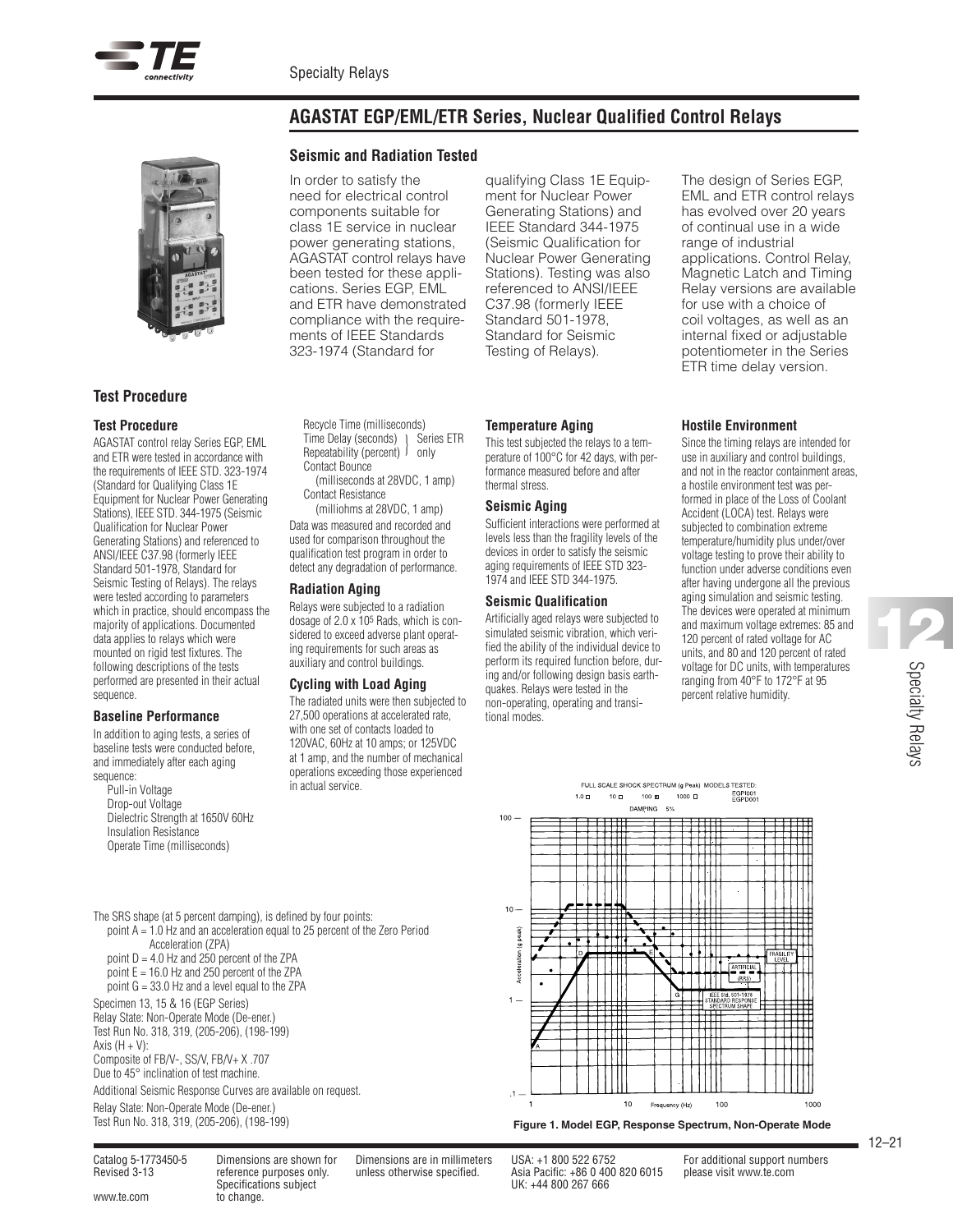

# **Operation**

#### **Series EGP Power Relay**

Applying a voltage to the coil (B1-B4) for more than 50 msec energizes the coil and instantaneously transfers the switch, breaking the normally closed contacts (M1-R1, M2-R2, M3-R3, M4- R4) and making the normally open contacts (M1-T1, M2-T2, M3-T3, M4- T4). The contacts remain in this transferred position until the coil is deenergized, at which time the switch instantaneously returns the contacts to their original position.



#### **Series EML Magnetic Latch**

Application of a voltage to the latching input (B1-B4) will cause the relay to latch in (Make the N.O. Contacts, break the N.C. Contacts). When this voltage is removed, the relay will remain in this "Latched" condition. Application of a voltage to the unlatching input (B3-B4) will cause the relay to dropout (Break the N.O. Contacts, make the N.C. Contacts). When this voltage is removed, the relay will remain in this "Unlatched" condition.



# **Wiring Diagram (Wiring and Connections)**

The ML relay has three terminals for the windings: latching winding between terminals B1 and B4, un-latching winding between terminals B3 and B4.

The ML Relay is not symmetrical due to its three coil connections.

The relays are normally delivered polarized so that terminal B4 carries the negative voltage. To reverse the polarity, a deenergize/energize cycle should be carried out using a voltage 50% greater than the normal rating.



# **Continuous Duty Wiring**

Since the double wound coil does not have a continuous duty rating, voltage pulses to the coils should not exceed a ratio of 40% on, to 60% off, with maximum power-on periods not to exceed 10 minutes.

If continuous energizing only is available, a resistor/capacitor network should be connected as shown below. In this case the shortest time between two operations must not be less than 5 seconds.

The relay will always assume the energized position in the event of both windings being energized simultaneously.

It is advisable not to put another load in parallel with the windings of the ML relay.

#### **ML Series Relay for DC Operation with a Resistor/Capacitor Network**



# **R-C Values**

| <b>Nominal</b> | R           |       | C    |            |
|----------------|-------------|-------|------|------------|
| Voltage<br>VDC | Ohms<br>±5% | Watts | UF   | <b>VDC</b> |
| 12             | 62          | 2     | 5000 | 15         |
| 24             | 240         | 2     | 2000 | 50         |
| 48             | 1000        | 2     | 500  | 100        |
| 125            | 6200        | 2     | 150  | 150        |

### **Series ETR Time Delay Relay (Delay on Energization)**

Applying a voltage to the input terminals (B1-B4) for more than 50 msec starts a time delay lasting for the preset time period. During this period the normally closed contacts (Four M-R sets) remain closed. At the end of the delay period, the normally closed contacts break and the normally open contacts (Four M-T sets) make. The contacts remain in this position until the relay is deenergized, at which time the contacts instantaneously return to their normal position. Deenergizing the relay, either during or after the delay period will recycle the unit within .075 second. It will then provide a full delay period upon reenergization, regardless of how often the voltage is interrupted before the unit has been permitted to "time-out" to its full delay setting.





12–22

www.te.com to change.

Catalog 5-1773450-5 Dimensions are shown for Dimensions are in millimeters USA: +1 800 522 6752 For additional support numbers Specifications subject UK: +44 800 267 666

Revised 3-13 reference purposes only. unless otherwise specified. Asia Pacific: +86 0 400 820 6015 please visit www.te.com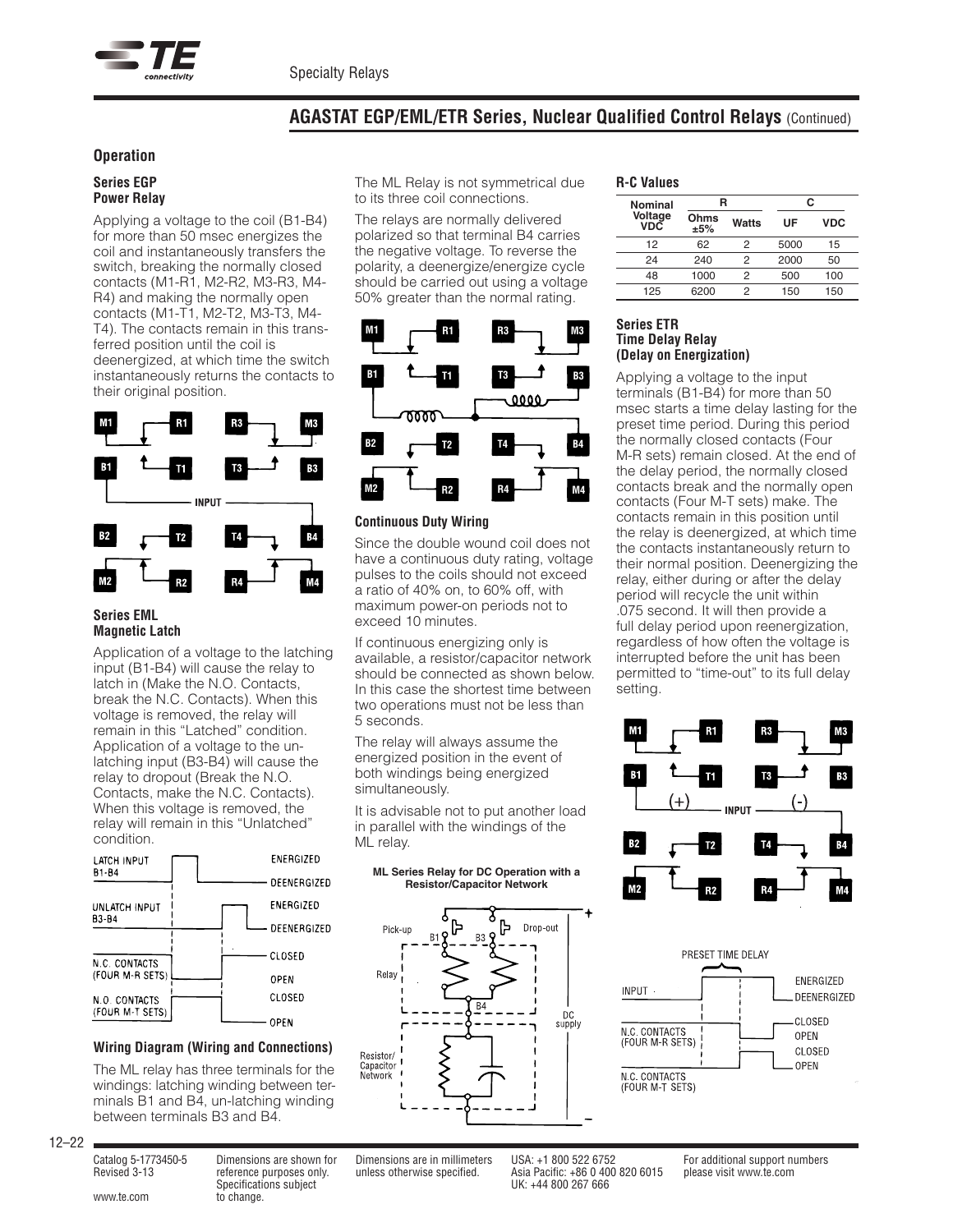



**REPLACEMENT SCHEDULE Series EGP/EML/ETR** The qualified life of these relays is 25,000 electrical operations or 10 years from the date of manufacture, whichever occurs first.

**Specifications Contact Ratings — Series EGP/EML/ETR** — **Contact Capacity in Amperes (Resistive)**

| Contact<br>Voltage | Min. 1,000,000<br><b>Operations</b> |  |  |
|--------------------|-------------------------------------|--|--|
| 24 Vdc             | 10.0 Amps                           |  |  |
| 125 Vdc            | $1.0$ Amp                           |  |  |
| 120 Vac, 60 Hz     | 10.0 Amps                           |  |  |
| 240 Vac, 60 Hz     | 7.5 Amps                            |  |  |

### **Contact Ratings, UL —**

**Series EGP/EML Only** — Contact ratings as Listed under the Underwriters Laboratory Component Recognition Program. (Two poles per load): 1/3 Horsepower, 120 Vac 10 Amps, General Purpose, 240 Vac 120 Vdc, 1.0 Amp

**Mechanical Life — Series EGP/EML/ETR** —

25,000 mechanical operations **Approximate Weight — Series EGP/EML/ETR** —

# 1 lb.

**Transient Protection — Series ETR Only** — A 1500 volt transient of less than 100 microseconds, or 1000 volts of less than 1 millisecond will not affect timing accuracy

**Timing Adjustment — Series ETR Only** —

Internal Fixed Internal Potentiometer

# **Time Ranges — Series ETR Only** —

- A .15 to 3 sec. B — .55 to 15 sec.  $C - 1$  to 30 sec.  $D - 2$  to 60 sec.  $E$  — 4 to 120 sec. G — 10 to 300 sec.  $I - 2$  to 60 min.
- $N$  1 to 30 min.

# **Repeat Accuracy —**

**Series ETR Only** — The repeat accuracy deviation (AR) of a time-delay relay is a measure of the maximum deviation in the time-delay that will be experienced in five successive operations at any particular time setting of the relay and over the operating voltage and temperature range specified. Repeat accuracy is obtained from the following formula:

$$
A_R = \pm 100 \frac{(T_1 - T_2)}{(T_1 + T_2)}
$$
  
Where —

 $T_1$  = Maximum Time Delay  $T_2$  = Minimum Time Delay

The date of manufacture can be found in the first four (4) digits of the serial number on the nameplate:

First two digits indicate XX XX the year

Second two digits indicate the week.

**Example:** In the date code 7814 below: "78" indicates the year 1978; "14" indicates the 14th week (or April 3 through April 7).

| Model         |                |  |  |  |
|---------------|----------------|--|--|--|
| Coil          | <b>125 VDC</b> |  |  |  |
| <b>Serial</b> | 78140028       |  |  |  |

**Note:** TE Corporation does not recommend the use of its products in the containment areas of Nuclear Power Generating Stations.

> Specialty Relays **12**

Specifications subject UK: +44 800 267 666

Revised 3-13 reference purposes only. unless otherwise specified. Asia Pacific: +86 0 400 820 6015 please visit www.te.com

Catalog 5-1773450-5 Dimensions are shown for Dimensions are in millimeters USA: +1 800 522 6752 For additional support numbers

www.te.com to change.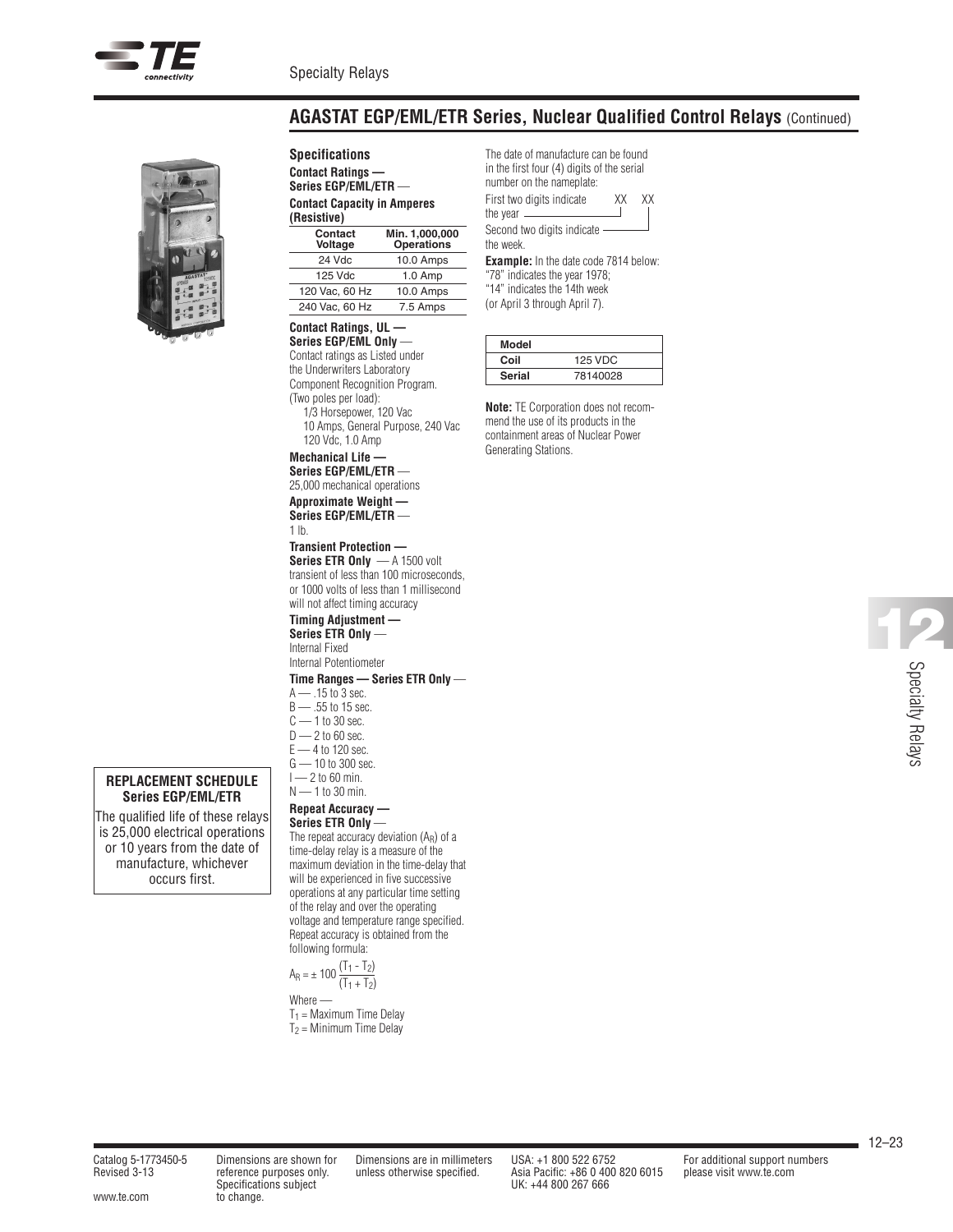

# **Operating Characteristics**

**Environmental Conditions** (Qualified Life) — Series EGP/EML/ETR

| Parameter                                                            |               | Min.                 | Normal        | Max.                          |                      |
|----------------------------------------------------------------------|---------------|----------------------|---------------|-------------------------------|----------------------|
| Temperature (°F)                                                     |               | 40                   | 70-104        | 156                           |                      |
| Humidity (R.H. %)                                                    |               | 10                   | $40 - 60$     | 95                            |                      |
| Pressure                                                             |               |                      | Atmospheric   |                               |                      |
| Radiation (rads)                                                     |               |                      |               | 2.0 x 10 <sup>5</sup> (Gamma) |                      |
| <b>Operating Conditions, Normal Environment - Series EGP/EML/ETR</b> |               |                      |               |                               |                      |
| <b>Normal Operating Specifications</b>                               |               | <b>With DC Coils</b> |               |                               | <b>With AC Coils</b> |
|                                                                      | EGP           | EML                  | ETR           | EGP                           | ETR                  |
| Coil Operating Voltage, Nominal (rated)*                             | As Spec.      | As Spec.             | As Spec.      | As Spec.                      | As Spec.             |
| Pull-in (% of rated value)                                           | 80% Min.      | 85% Min.             | 80% Min.      | 85% Min.                      | 85% Min.             |
| Drop-out (% of rated value)                                          | $5 - 45%$     | 85% Min.             | $5 - 45%$     | $5 - 45%$                     | 5-50%                |
| Continuous (% of rated value)                                        | 110% Max.     | N/A                  | 110% Max.     | 110% Max.                     | 110% Max.            |
| Power (Watts at rated value)                                         |               |                      |               |                               |                      |
| Pull-in                                                              | 6 Apprx.      | 15 Apprx.            | 6 Apprx.      | 6 Apprx.                      | 6 Apprx.             |
| Drop-out                                                             | N/A           | 13 Apprx.            | N/A           | N/A                           | N/A                  |
| Relay Operate Time                                                   | 30 ms Max.    | 25 ms Max.           | N/A           | 35 ms Max.                    | N/A                  |
|                                                                      |               | With min.            |               |                               |                      |
|                                                                      |               | latch pulse          |               |                               |                      |
|                                                                      |               | of 30 ms.            |               |                               |                      |
| Relay Release (Recycle) Time                                         | 25 ms Max.    | 20 ms Max.           | 75 ms Max.    | 85 ms Max.                    | 75 ms Max.           |
|                                                                      |               | With min.            |               |                               |                      |
|                                                                      |               | latch pulse          |               |                               |                      |
|                                                                      |               | of 30 ms.            |               |                               |                      |
| <b>Contact Ratings, Continuous</b>                                   |               |                      |               |                               |                      |
| Resistive at 125 vdc                                                 | $1.0$ amp.    | $1.0$ amp.           | $1.0$ amp.    | $1.0$ amp.                    | $1.0$ amp.           |
| Resistive at 120 vac, 60 Hz                                          | $10.0$ amp.   | $10.0$ amp.          | $10.0$ amp.   | $10.0$ amp.                   | $10.0$ amp.          |
| Insulation Resistance (In megohms at 500 vdc)                        | 500 Min.      | 500 Min.             | 500 Min.      | 500 Min.                      | 500 Min.             |
| Dielectric (vrms, 60 Hz)                                             |               |                      |               |                               |                      |
| Between Terminals and Ground                                         | 1,500         | 1,500                | 1,500         | 1,500                         | 1,500                |
| <b>Between Non-connected Terminals</b>                               | 1,500         | 1,500                | 1,500         | 1,500                         | 1,500                |
| <b>Repeat Accuracy</b>                                               | N/A           | N/A                  | ±5%           | N/A                           | ±5%                  |
| <b>Operating Conditions, Abnormal Environment - Series EGP/EML</b>   |               |                      |               |                               |                      |
| <b>Adverse Operating Specifications</b>                              | Normal        | DB "A"               | <b>DB</b> "B" | DB "C"                        | DB "D"               |
| Temperature (°F)                                                     | 70-104        | 40                   | 120           | 145                           | 156                  |
| Humidity (R.H. %)                                                    | 40-60         | 10-95                | $10 - 95$     | $10 - 95$                     | 10-95                |
| Coil Operating Voltage (% of rated)*                                 |               |                      |               |                               |                      |
| AC (Series EGP only)                                                 | 85-110        | 85-110               | 85-110        | 85-110                        | 85-110               |
| DC (Series EGP only)                                                 | 80-110        | 80-110               | 80-110        | 80-110                        | 80-110               |
| DC (Series EML only)                                                 | 85-110        | 85-110               | 85-110        | 85-110                        | 85-110               |
| Relay Operate Time (ms)                                              |               |                      |               |                               |                      |
| AC (Series EGP only)                                                 | 35 Max.       | 35 Max.              | 35 Max.       | 35 Max.                       | 35 Max.              |
| DC (Series EGP, Series EML)                                          | 30 Max.       | 25 Max.              | 37 Max.       | 40 Max.                       | 40 Max.              |
| <b>Operating Conditions, Abnormal Environment - Series ETR</b>       |               |                      |               |                               |                      |
| <b>Adverse Operating Specifications</b>                              | With DC Coils |                      | With AC Coils |                               |                      |
| Coil Operating Voltage (rated)*                                      | As Spec.      |                      | As Spec.      |                               |                      |
| Pull-in (% of rated value)                                           | 80% Min.      |                      | 85% Min.      |                               |                      |
| Continuous (% of rated value)                                        | 110% Max.     |                      | 110% Max.     |                               |                      |
| Drop-out (% of rated value)                                          | $5 - 45%$     |                      | 5-50%         |                               |                      |
| Power (Watts at rated value)                                         | 6 Apprx.      |                      | 6 Apprx.      |                               |                      |
| Relay Release (Recycle) Time                                         | 75 ms Max.    |                      | 75 ms Max.    |                               |                      |
| <b>Contact Ratings, Continuous</b>                                   |               |                      |               |                               |                      |
| Resistive at 125 vdc                                                 | $1.0$ amp.    |                      | $1.0$ amp.    |                               |                      |
| Resistive at 120 vac. 60 Hz                                          | $10.0$ amp.   |                      | 10.0 amp.     |                               |                      |
| Repeat Accuracy                                                      | ±10%          |                      | ±10%          |                               |                      |
|                                                                      |               |                      |               |                               |                      |

\*All coils may be operated on intermittent duty cycles at voltages 10% above listed maximums

(Intermittent Duty = Maximum 50% duty cycle and 30 minutes "ON" time.)

Financial are substituted<br>reference purposes only.<br>Specifications subject

www.te.com to change.

Catalog 5-1773450-5 Dimensions are shown for Dimensions are in millimeters USA: +1 800 522 6752 For additional support numbers<br>Revised 3-13 reference purposes only. unless otherwise specified. Asia Pacific: +86 0 400 820 6 reference purposes only. unless otherwise and assume the expectations are in immediately and the Revised 3-13<br>Revised 3-13 reference purposes only. unless otherwise specified. Asia Pacific: +86 0 400 820 6015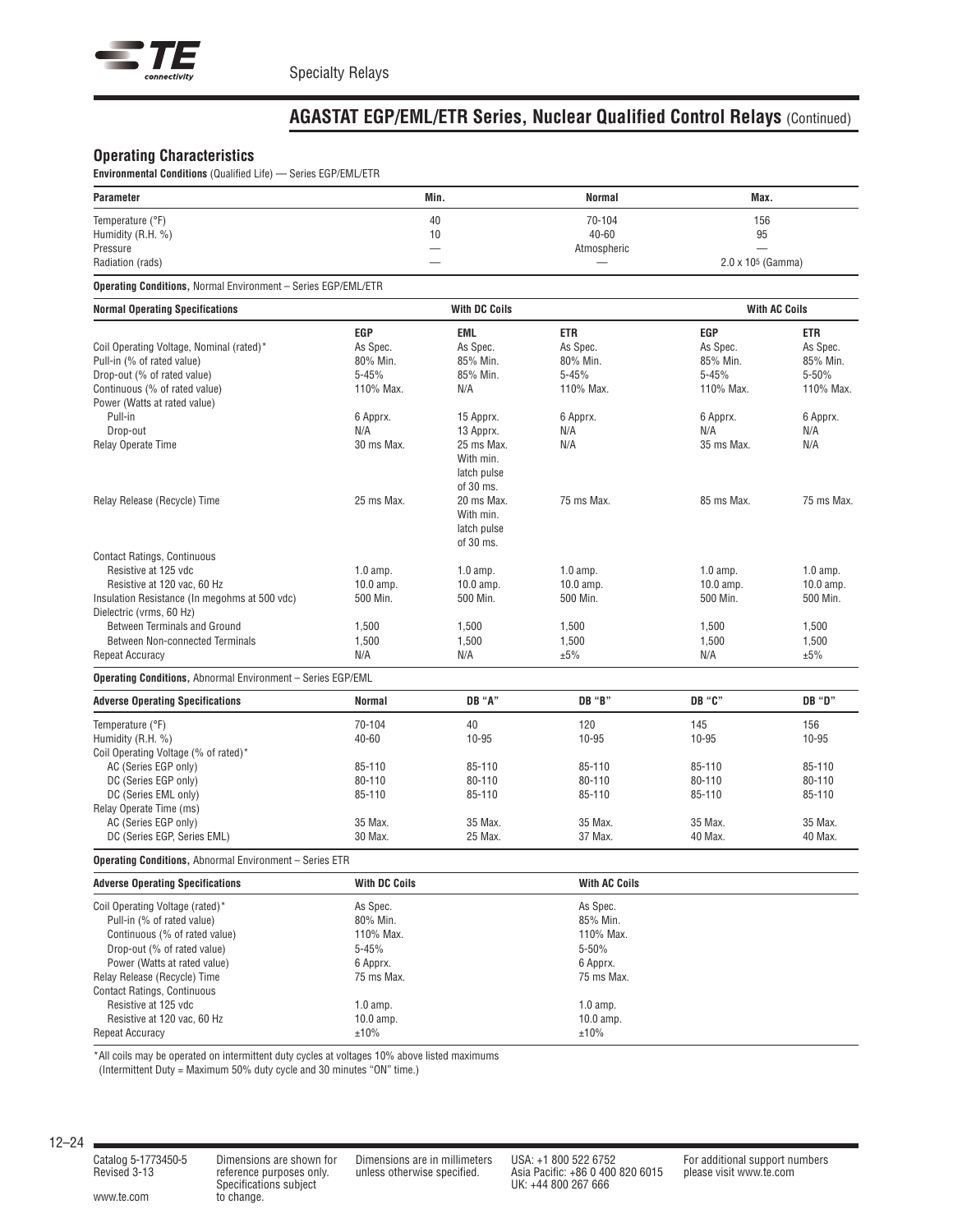

# **Dimensions and Mounting**



Qualification tested in the horizontal position, mounted in socket ECR0001-001 (captive clamp terminals) or in socket ECR0002-001 (screw terminals) with locking straps ECR0133.



Qualification tested in the horizontal position, mounted in socket ECR0095-001 (screw terminals) with locking strap ECR0155.

Series EGP, EML and ETR AGASTAT control relays must be mounted in the horizontal position; performance specifications of these units are valid only when they are mounted as indicated in either of the above drawings. All dimensions in inches.

Specifications subject<br>www.te.com to change.

Specifications subject UK: +44 800 267 666

Catalog 5-1773450-5 Dimensions are shown for Dimensions are in millimeters USA: +1 800 522 6752 For additional support numbers Revised 3-13 reference purposes only. unless otherwise specified. Asia Pacific: +86 0 400 820 6015 please visit www.te.com

12–25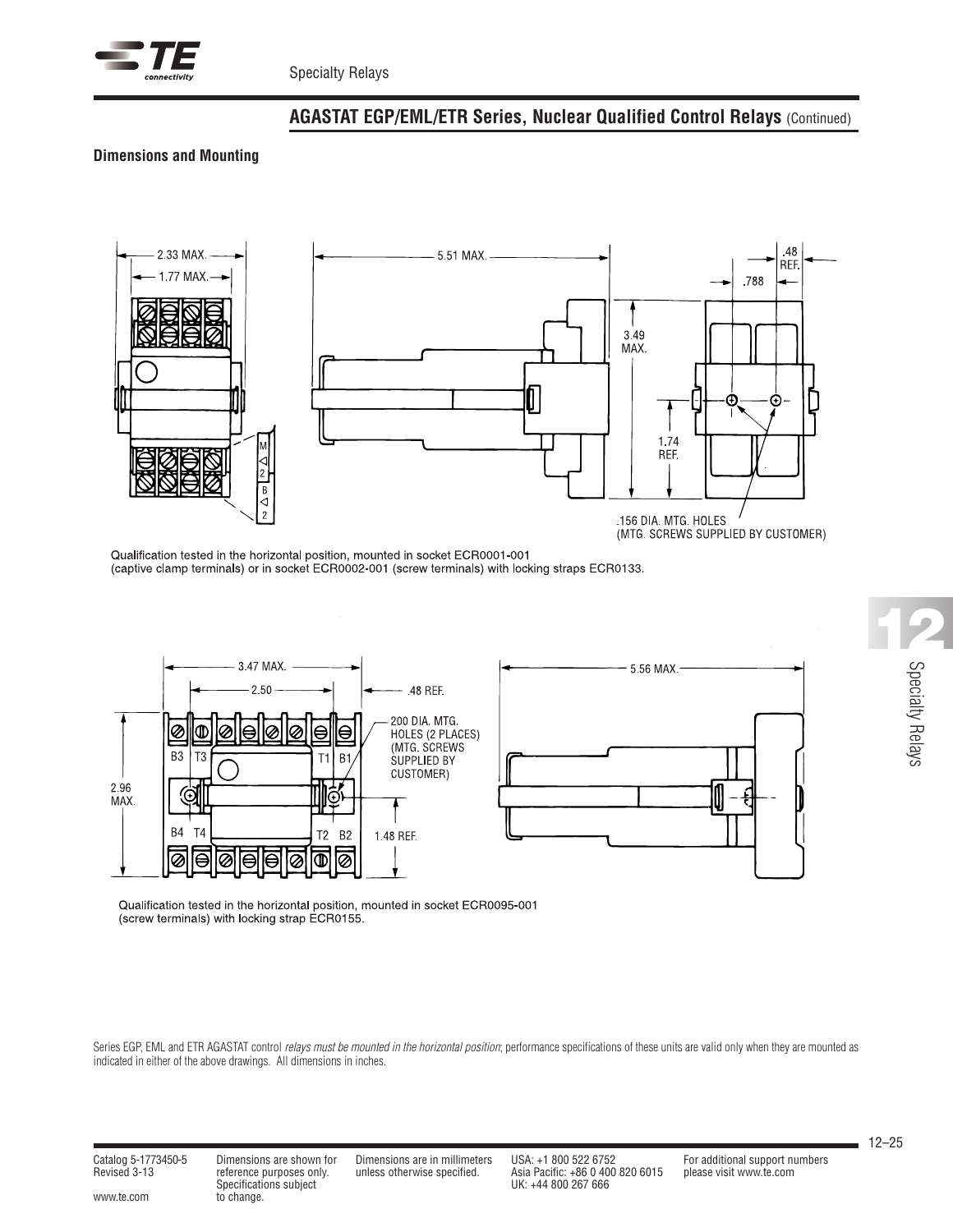



### **\* Configuration Code**

The Configuration Code is a suffix to the Model Number which provides a means of identification. When a significant product change is introduced, the Configuration code and specification sheets will be revised.



#### **\* Configuration Code**

The Configuration Code is a suffix to the Model Number which provides a means of identification. When a significant product change is introduced, the Configuration code and specification sheets will be revised.

### 12–26

Specifications subject<br>www.te.com to change.

Specifications subject UK: +44 800 267 666

Catalog 5-1773450-5 Dimensions are shown for Dimensions are in millimeters USA: +1 800 522 6752 For additional support numbers Revised 3-13 reference purposes only. unless otherwise specified. Asia Pacific: +86 0 400 820 6015 please visit www.te.com